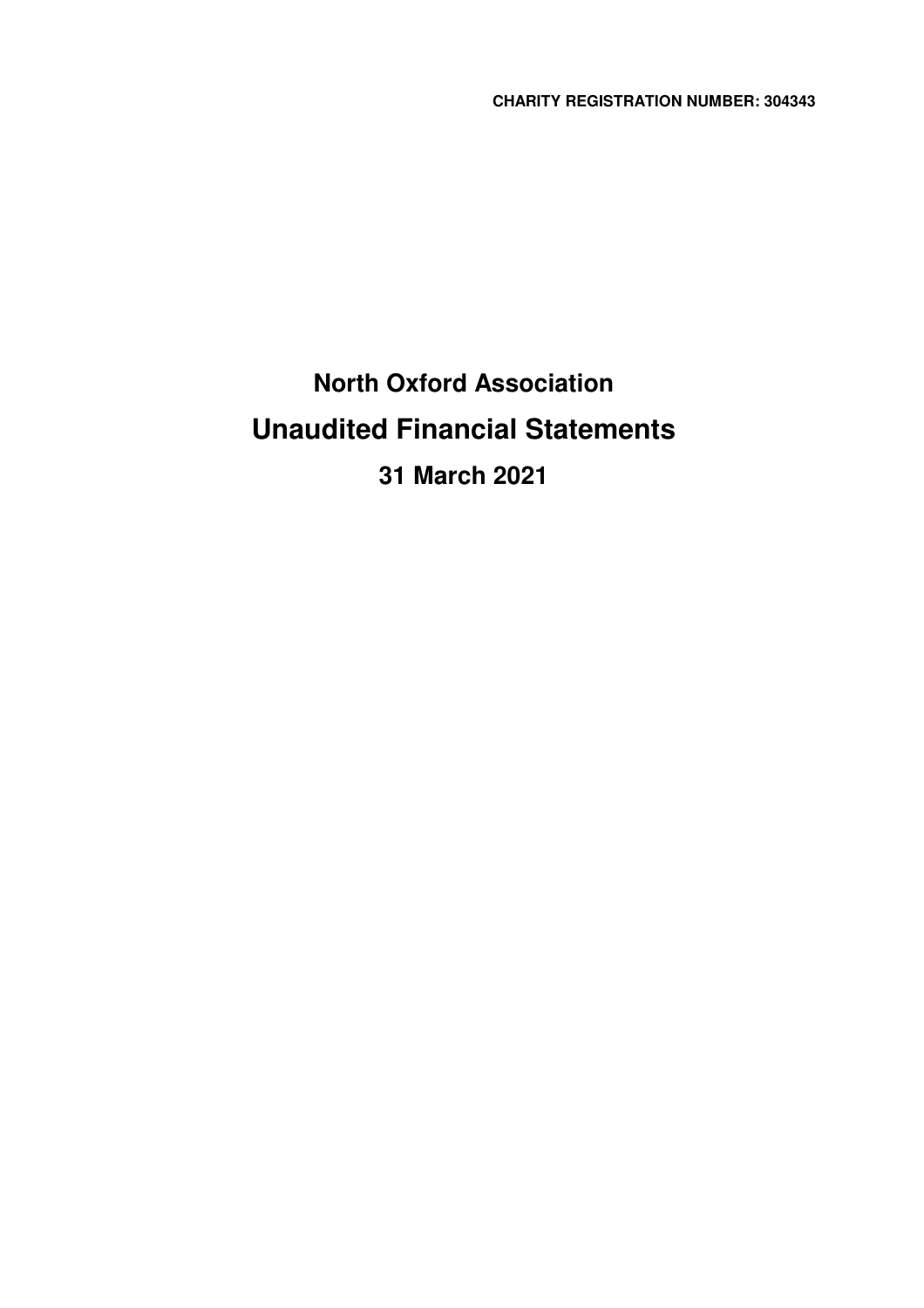# **Financial Statements**

# **Year ended 31 March 2021**

|                                               | Page |
|-----------------------------------------------|------|
| Trustees' annual report                       |      |
| Independent examiner's report to the trustees |      |
| Statement of financial activities             | 5    |
| Statement of financial position               | 6    |
| Notes to the financial statements             |      |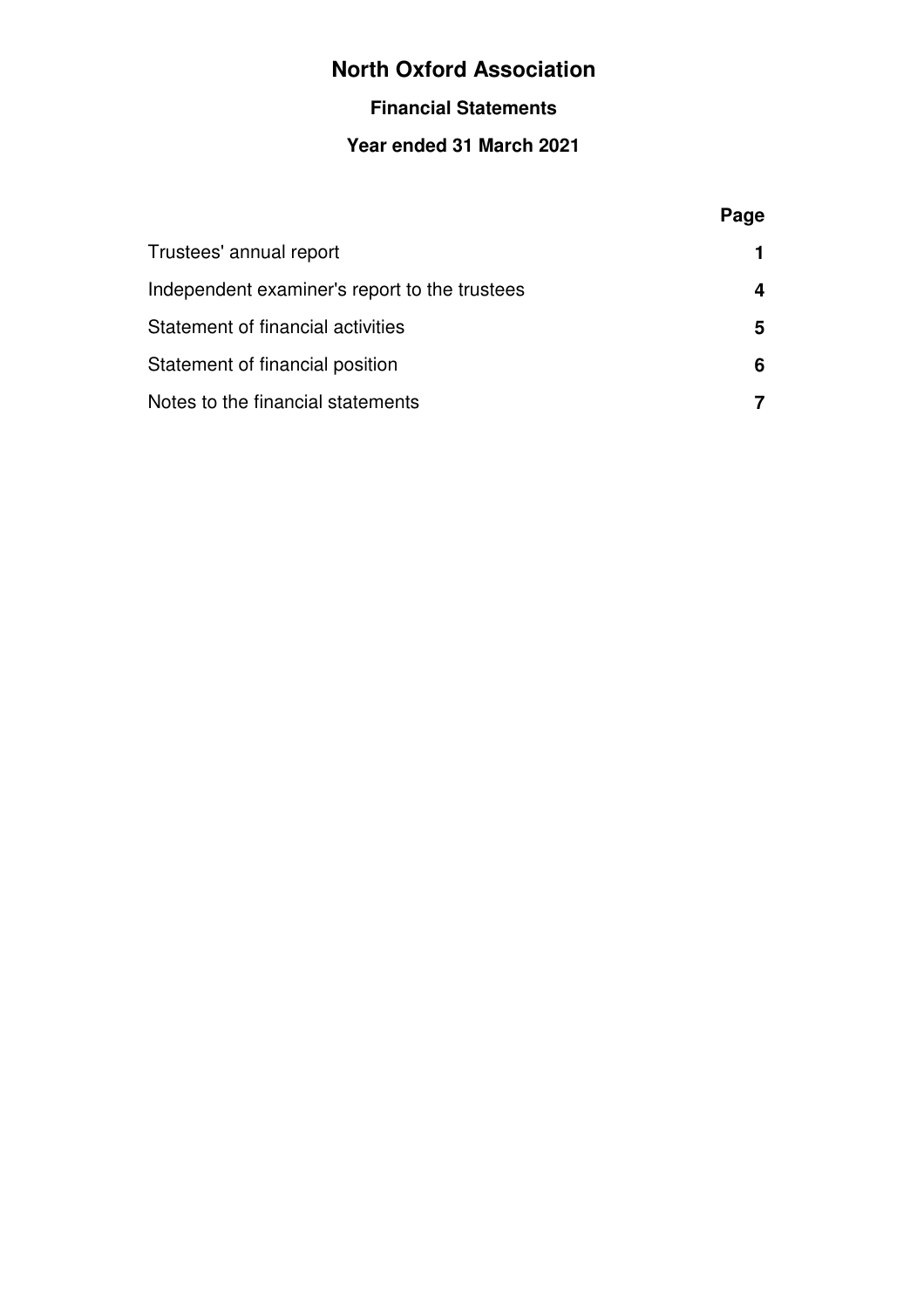# **Trustees' Annual Report**

# **Year ended 31 March 2021**

The trustees present their report and the unaudited financial statements of the charity for the year ended 31 March 2021.

#### **Reference and administrative details**

| <b>Registered charity name</b>     | North Oxford Association                                                                                                                                                    |                         |
|------------------------------------|-----------------------------------------------------------------------------------------------------------------------------------------------------------------------------|-------------------------|
| <b>Charity registration number</b> | 304343                                                                                                                                                                      |                         |
| <b>Principal office</b>            | Diamond Place<br>Summertown<br>Oxford                                                                                                                                       |                         |
| The trustees                       |                                                                                                                                                                             |                         |
|                                    | Mr D Potts<br>Mrs J Field<br>Mrs S Glazebrook<br>Mrs S Van Noorden<br>Mrs M Shannon<br>Mr M Heaton<br>Mrs P Eyton<br>Mrs A Taylor<br>Ms S Levete<br>Mr L Brooks (President) | (Resigned 22 June 2020) |
| Independent examiner               | N J Cadwallader FCCA<br>For and On Behalf of<br>David Cadwallader & Co Limited<br>Suite 3 Bignell Park Barns<br>Chesterton<br><b>Bicester Oxon</b><br><b>OX26 1TD</b>       |                         |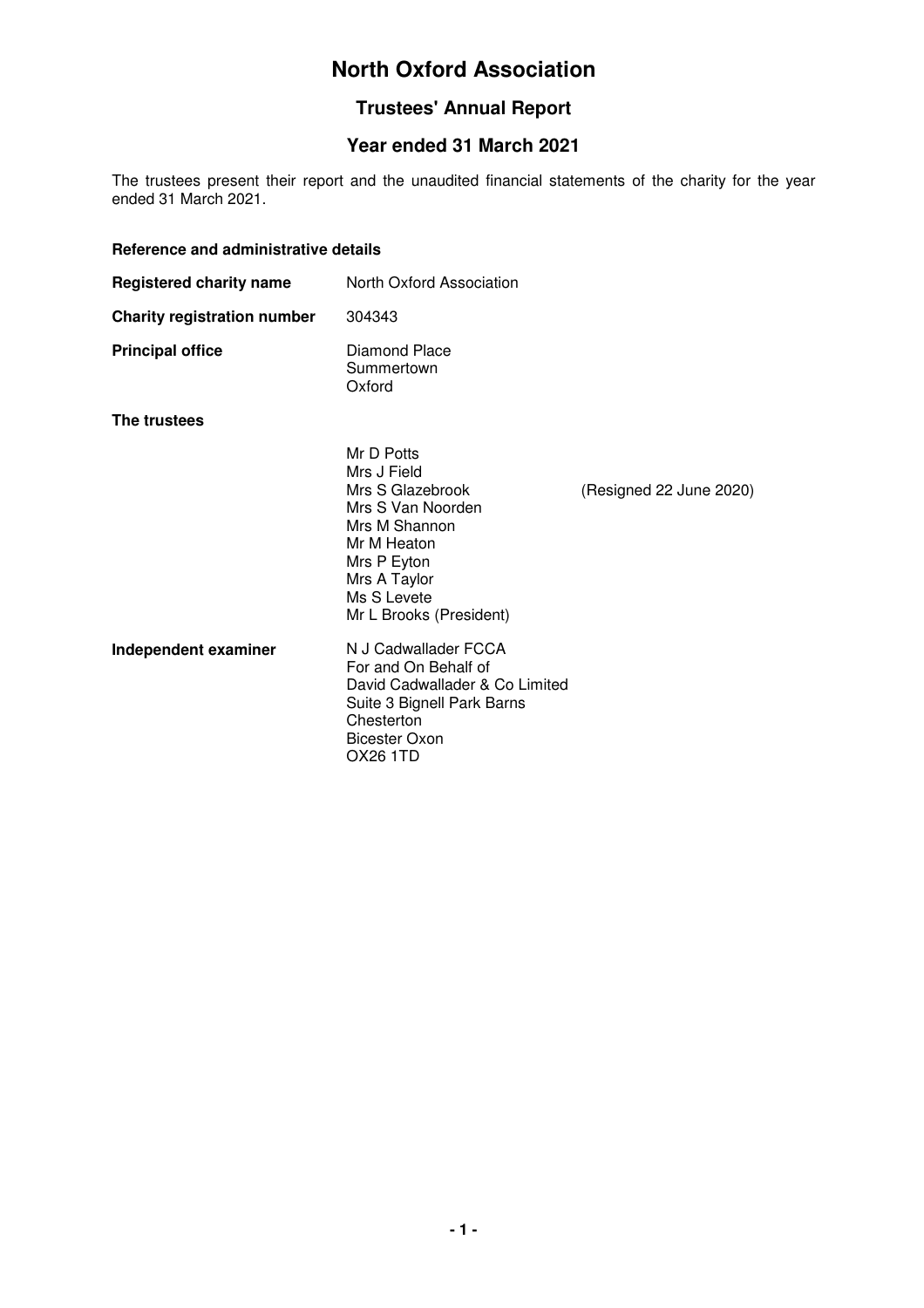### **Trustees' Annual Report (continued)**

### **Year ended 31 March 2021**

#### **Structure, governance and management**

The North Oxford Association constitution was originally adopted on the 23 October 1969. A revised constitution was adopted on 19 November 2015. The Association is a registered charity and has been in operation since 23 October 1969.

The Memorandum and Articles of Association govern the activities of the association and its management is the responsibility of the Trustees.

The selection of Trustees is designed to supplement the existing skills and expertise of the Board and is governed by an informal skills assessment. Appointment of Trustees is made in accordance with the Articles of Association. Trustees are trained in their duties informally and inducted by their fellow Board in the duties and responsibilities of a Trustee.

#### **Risk Assessment**

The Trustees of North Oxford Association recognise and accept their responsibility for ensuring that risks to which the charity is exposed are reviewed and steps taken to mitigate potential damage by the use of appropriate preventative controls and corrective actions. They are aware of the Charities SORP issued in 2005 and accept the requirement, in relation to all aspects of their work, for regular assessment of operating strengths and weaknesses. To this end the risk management strategy comprises an an annual review of the risks which the charity may face; the establishment of systems and procedures to mitigate those risks identified; and the implementation of procedures designed to minimise any potential impact on the charity should any of those risks materialise.

#### **Objectives and activities**

Through its work North Oxford Association aims to achieve the following:

1. To promote the benefit of the inhabitants of Oxford City in the area north of The Martyrs' Memorial without distinction of race, sex or of political, religious or other opinions by associating the local authorities, voluntary organisations and inhabitants in a common effort to advance education and to provide facilities in the interest of social welfare for recreation and leisure time occupation with the object of improving the conditions of life for the said inhabitants.

2. To establish or secure the establishment of premises for the benefit of the community.

We have referred to the guidance contained in the Charity Commission's general guidance on public benefit when reviewing our aims and objectives and in planning our future activities.

#### **Achievements and performance**

During the year under review the Charity has continued to operate in line with it's charitable objectives.

Details of the incoming resources are given in Notes 2-5 of the accounts.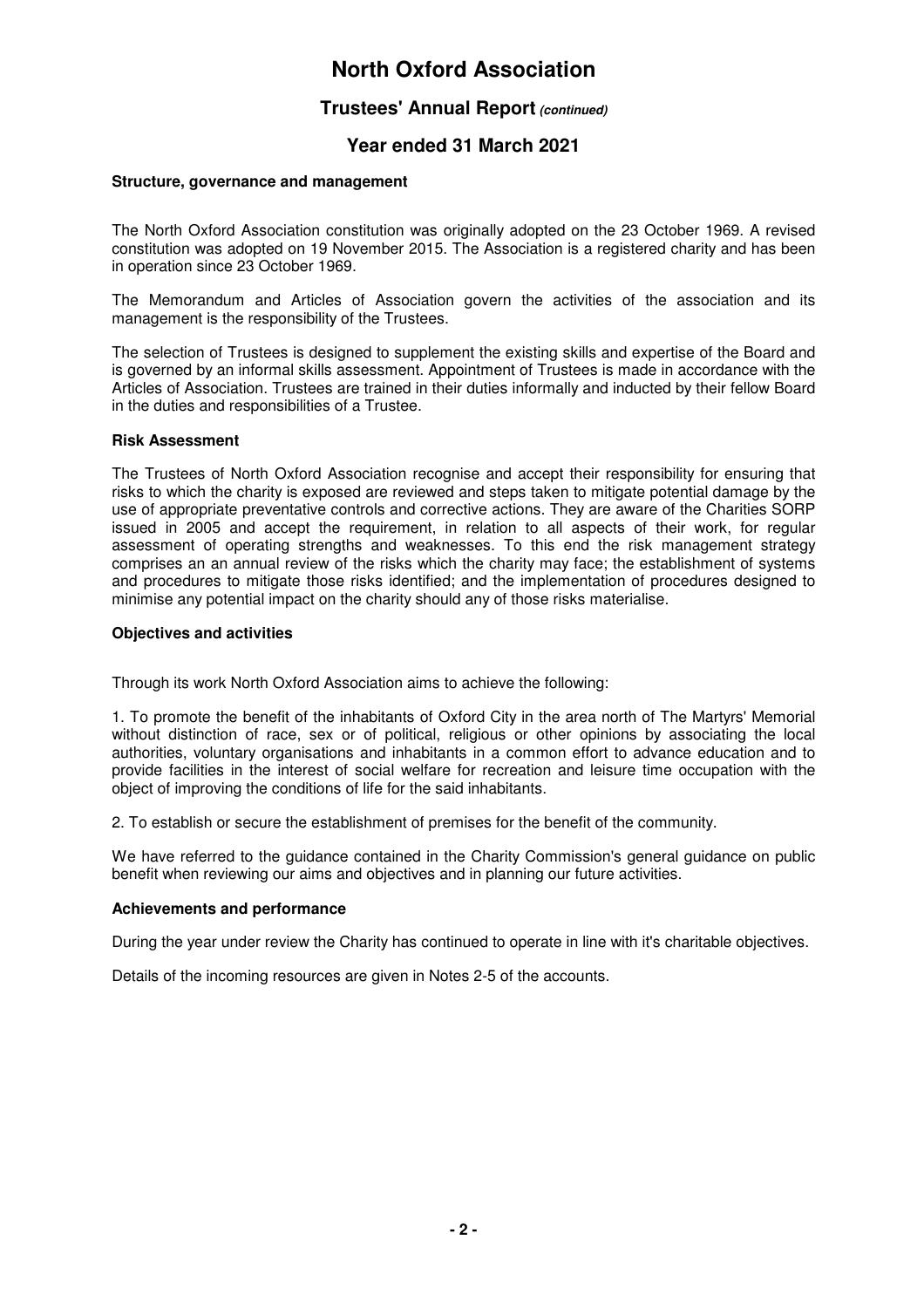### **Trustees' Annual Report (continued)**

# **Year ended 31 March 2021**

#### **Financial review**

The Charity's trading results are shown on page 5.

With lockdown keeping the community centre closed for most of the year under review, this was clearly going to have been a difficult year. The government's furlough scheme was a very significant lifeline as was a grant of £15,000 from the City Council. Despite this, the trustees took the decision to make two of the administrative staff redundant in November, as foreseen in last year's report. The key outcome from this decision is that the trustees now have a slimmer employee-base for the future with just a centre manager and a part-time maintenance supervisor. Early indications are that the centre may be able to operate on a much-closer-to-breakeven basis, but it remains to be seen whether this slimmeddown staffing will be able to run the centre when it is back to 'normal'. However, it still has significant funds and the trustees are confident that it remains on a going-concern basis.

#### **Plans for future periods**

The Association has no plans at this time to substantially alter its activities.

The trustees' annual report was approved on 9 December 2021 and signed on behalf of the board of trustees by:

Mr L Brooks **Trustee** President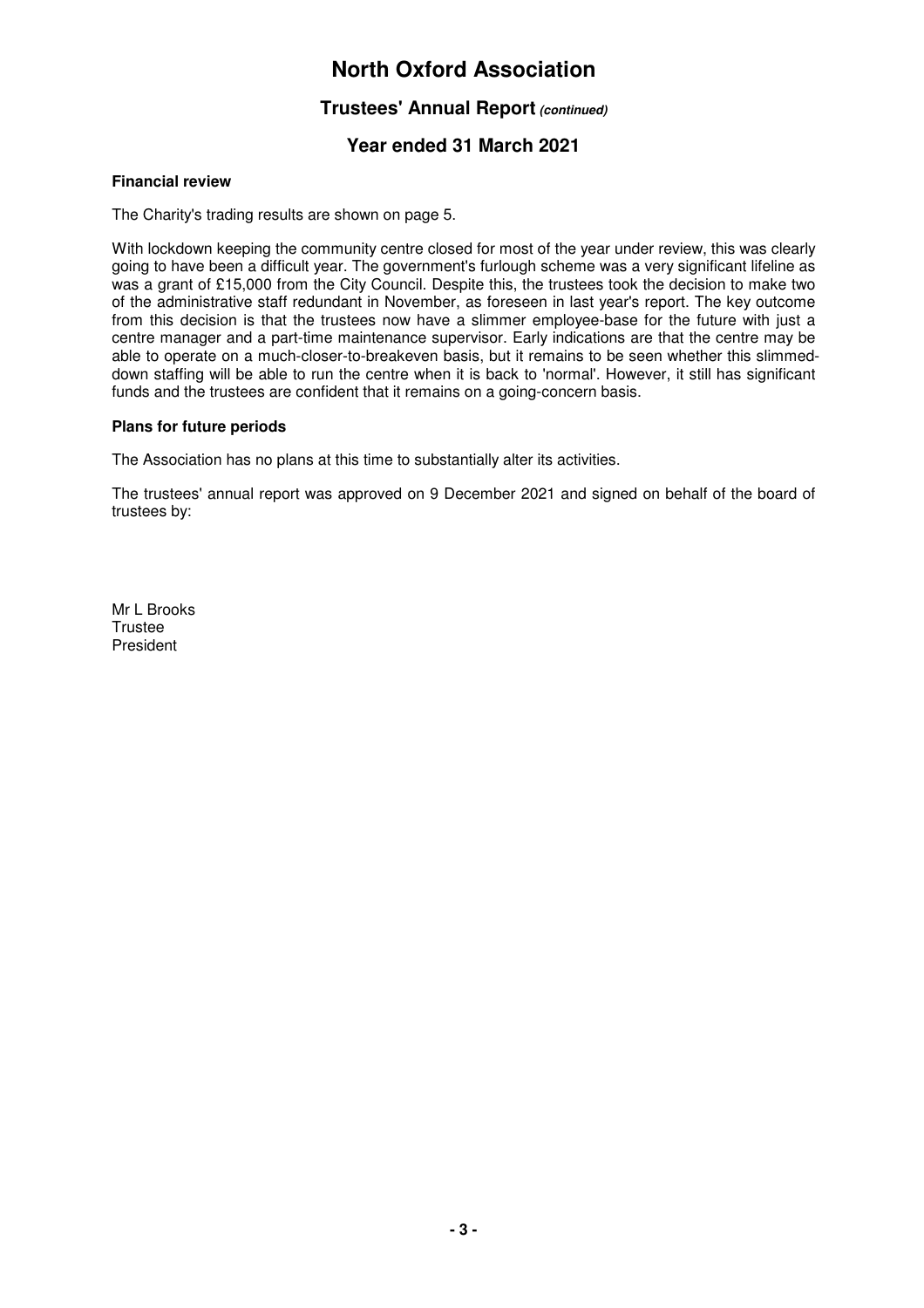# **Independent Examiner's Report to the Trustees**

# **Year ended 31 March 2021**

I report to the trustees on my examination of the financial statements of North Oxford Association ('the charity') for the year ended 31 March 2021.

#### **Responsibilities and basis of report**

As the trustees of the charity you are responsible for the preparation of the financial statements in accordance with the requirements of the Charities Act 2011 ('the Act').

I report in respect of my examination of the charity's financial statements carried out under section 145 of the 2011 Act and in carrying out my examination I have followed all the applicable Directions given by the Charity Commission under section 145(5)(b) of the Act.

#### **Independent examiner's statement**

I have completed my examination. I confirm that no material matters have come to my attention in connection with the examination giving me cause to believe that in any material respect:

- 1. accounting records were not kept in respect of the charity as required by section 130 of the Act; or
- 2. the financial statements do not accord with those records; or
- 3. the financial statements do not comply with the applicable requirements concerning the form and content of accounts set out in the Charities (Accounts and Reports) Regulations 2008 other than any requirement that the accounts give a 'true and fair' view which is not a matter considered as part of an independent examination.

I have no concerns and have come across no other matters in connection with the examination to which attention should be drawn in this report in order to enable a proper understanding of the accounts to be reached.

N J Cadwallader FCCA Independent Examiner

For and On Behalf of David Cadwallader & Co Limited Suite 3 Bignell Park Barns **Chesterton** Bicester Oxon OX26 1TD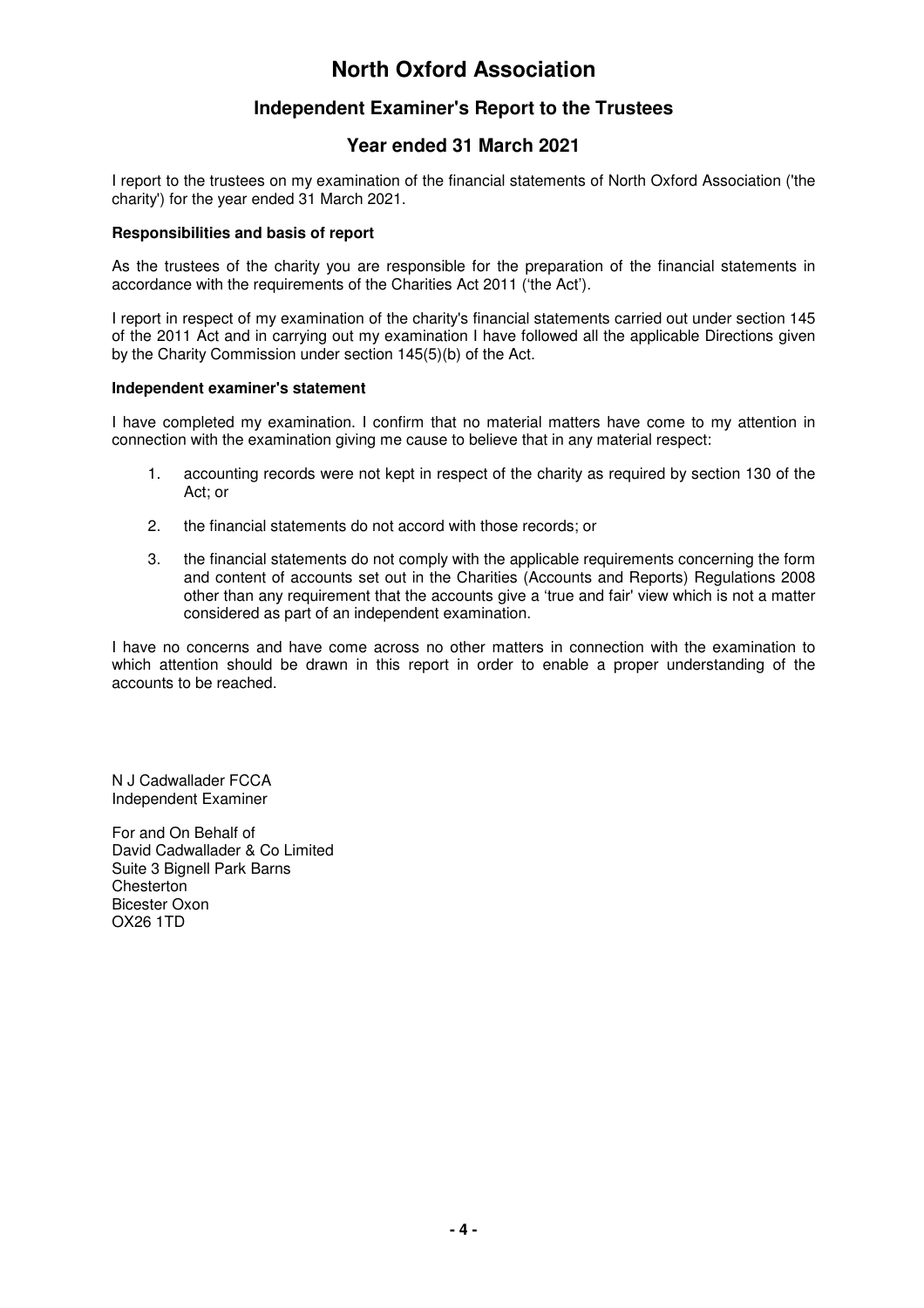# **Statement of Financial Activities**

# **Year ended 31 March 2021**

|                                                               |                | Unrestricted | 2021<br>Restricted |                         | 2020             |
|---------------------------------------------------------------|----------------|--------------|--------------------|-------------------------|------------------|
|                                                               | <b>Note</b>    | funds<br>£   | funds<br>£         | <b>Total funds</b><br>£ | Total funds<br>£ |
| Income and endowments                                         |                |              |                    |                         |                  |
| Donations and legacies                                        | 4              | 42,353       |                    | 42,353                  | 6,164            |
| Charitable activities                                         | 5              | 9,954        |                    | 9,954                   | 97,619           |
| Investment income                                             | 6              | 63           |                    | 63                      | 223              |
| Other income                                                  | $\overline{7}$ | 8,051        |                    | 8,051                   | 3,221            |
| <b>Total income</b>                                           |                | 60,421       |                    | 60,421                  | 107,227          |
| <b>Expenditure</b><br>Expenditure on charitable activities    | 8,9            | 74,629       |                    | 74,629                  | 109,654          |
| <b>Total expenditure</b>                                      |                | 74,629       |                    | 74,629                  | 109,654          |
|                                                               |                |              |                    |                         |                  |
| Net expenditure and net movement in<br>funds                  |                | (14, 208)    |                    | (14, 208)               | (2, 427)         |
| <b>Reconciliation of funds</b><br>Total funds brought forward |                | 65,898       | 2,625              | 68,523                  | 70,950           |
| <b>Total funds carried forward</b>                            |                | 51,690       | 2,625              | 54,315                  | 68,523           |

The statement of financial activities includes all gains and losses recognised in the year. All income and expenditure derive from continuing activities.

**The notes on pages 7 to 15 form part of these financial statements.**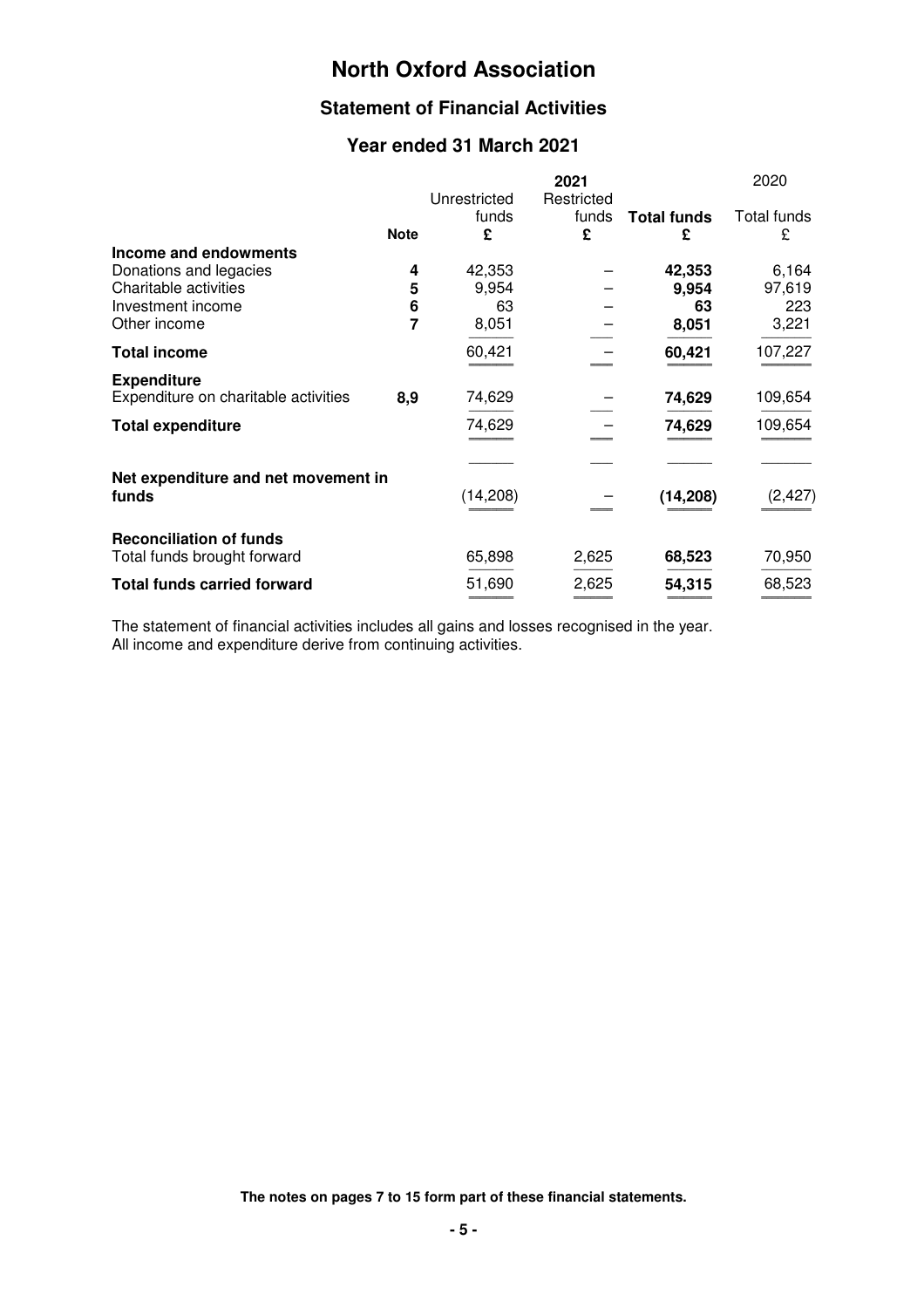# **Statement of Financial Position**

# **31 March 2021**

|                                                |             | 2021   |        | 2020   |
|------------------------------------------------|-------------|--------|--------|--------|
|                                                | <b>Note</b> | £      | £      | £      |
| <b>Fixed assets</b><br>Tangible fixed assets   | 14          |        | 3,631  | 6,306  |
| <b>Current assets</b>                          |             |        |        |        |
| <b>Stocks</b>                                  | 15          |        |        | 1,041  |
| Debtors                                        | 16          | 9,881  |        | 3,020  |
| Cash at bank and in hand                       |             | 47,685 |        | 63,360 |
|                                                |             | 57,566 |        | 67,421 |
| Creditors: amounts falling due within one year | 17          | 6,882  |        | 5,204  |
| Net current assets                             |             |        | 50,684 | 62,217 |
| Total assets less current liabilities          |             |        | 54,315 | 68,523 |
| <b>Net assets</b>                              |             |        | 54,315 | 68,523 |
| <b>Funds of the charity</b>                    |             |        |        |        |
| <b>Restricted funds</b>                        |             |        | 2,625  | 2,625  |
| Unrestricted funds                             |             |        | 51,690 | 65,898 |
| <b>Total charity funds</b>                     | 20          |        | 54,315 | 68,523 |

These financial statements were approved by the board of trustees and authorised for issue on 9 December 2021, and are signed on behalf of the board by:

Mr L Brooks **Trustee** President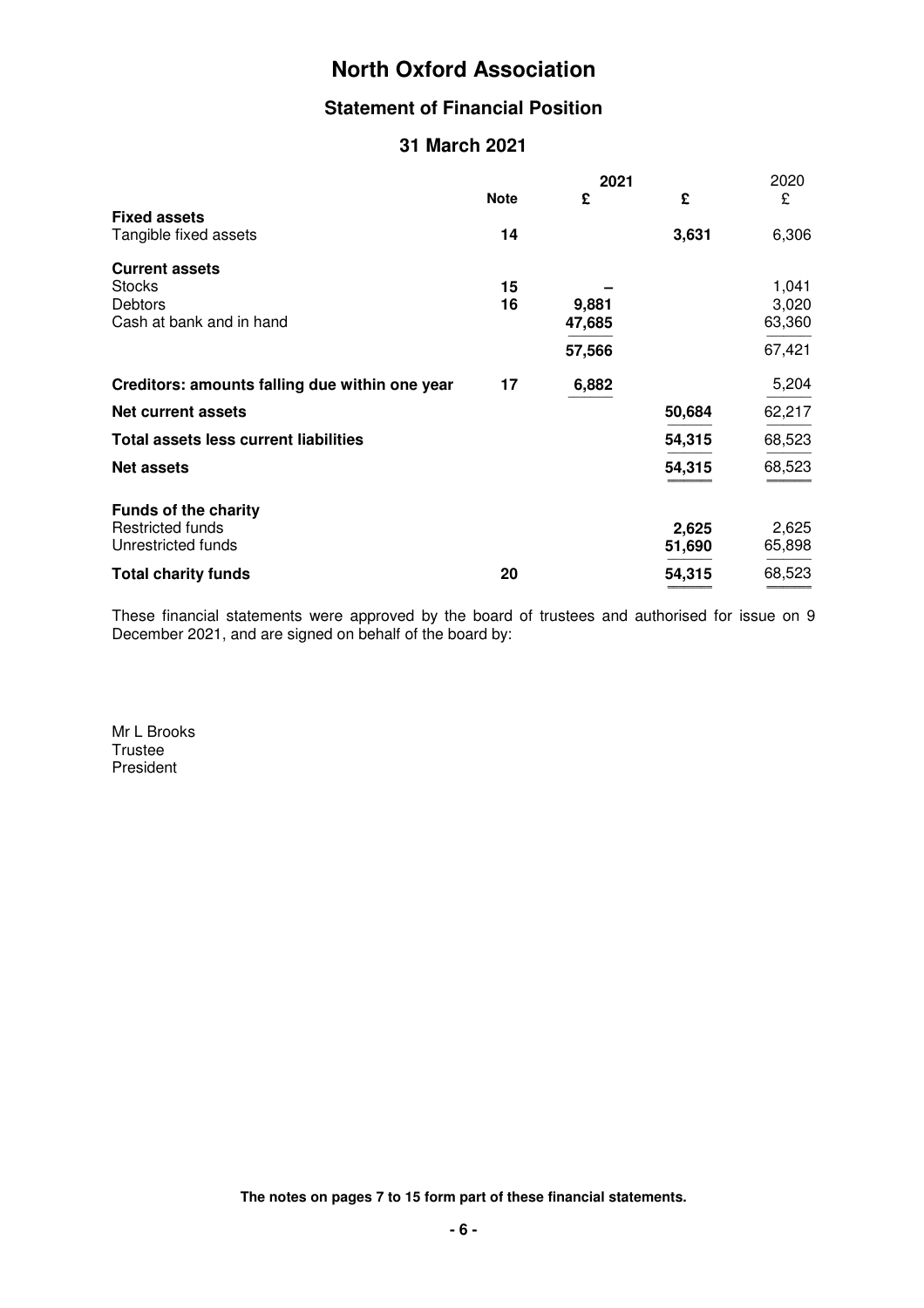### **Notes to the Financial Statements**

# **Year ended 31 March 2021**

#### **1. General information**

The charity is a public benefit entity and a registered charity in England and Wales and is unincorporated. The address of the principal office is Diamond Place, Oxford, OX2 7DP.

#### **2. Statement of compliance**

These financial statements have been prepared in compliance with FRS 102, 'The Financial Reporting Standard applicable in the UK and the Republic of Ireland', the Statement of Recommended Practice applicable to charities preparing their accounts in accordance with the Financial Reporting Standard applicable in the UK and Republic of Ireland (FRS 102) (Charities SORP (FRS 102)) and the Charities Act 2011.

#### **3. Accounting policies**

#### **Basis of preparation**

The financial statements have been prepared on the historical cost basis, as modified by the revaluation of certain financial assets and liabilities and investment properties measured at fair value through income or expenditure.

The financial statements are prepared in sterling, which is the functional currency of the entity.

#### **Going concern**

There are no material uncertainties about the charity's ability to continue.

#### **Judgements and key sources of estimation uncertainty**

The preparation of the financial statements requires management to make judgements, estimates and assumptions that affect the amounts reported. These estimates and judgements are continually reviewed and are based on experience and other factors, including expectations of future events that are believed to be reasonable under the circumstances.

#### **Fund accounting**

Unrestricted funds are available for use at the discretion of the trustees to further any of the charity's purposes.

Designated funds are unrestricted funds earmarked by the trustees for particular future project or commitment.

Restricted funds are subjected to restrictions on their expenditure declared by the donor or through the terms of an appeal, and fall into one of two sub-classes: restricted income funds or endowment funds.

#### **Incoming resources**

All income is included in the statement of financial activities when entitlement has passed to the charity, it is probable that the economic benefits associated with the transaction will flow to the charity and the amount can be reliably measured. The following specific policies are applied to particular categories of income:

- income from donations or grants is recognised when there is evidence of entitlement to the gift, receipt is probable and its amount can be measured reliably.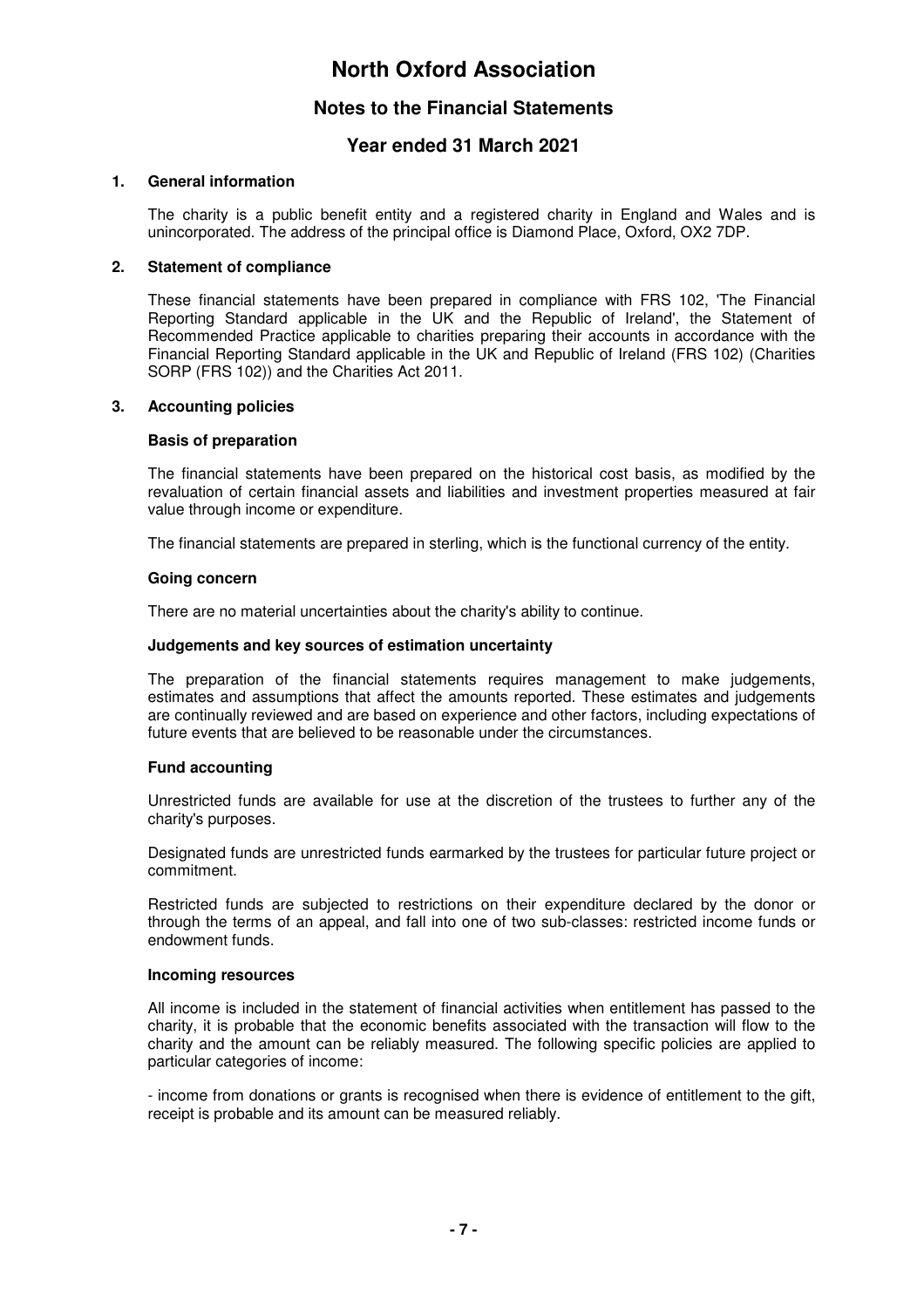### **Notes to the Financial Statements (continued)**

# **Year ended 31 March 2021**

#### **3. Accounting policies (continued)**

#### **Incoming resources (continued)**

- legacy income is recognised when receipt is probable and entitlement is established.

- income from donated goods is measured at the fair value of the goods unless this is impractical to measure reliably, in which case the value is derived from the cost to the donor or the estimated resale value. Donated facilities and services are recognised in the accounts when received if the value can be reliably measured. No amounts are included for the contribution of general volunteers.

- income from contracts for the supply of services is recognised with the delivery of the contracted service. Where the supply is provided over a period of time, the income is recognised over the period to which the contract relates. This is classified as unrestricted funds unless there is a contractual requirement for it to be spent on a particular purpose and returned if unspent, in which case it may be regarded as restricted.

#### **Resources expended**

Expenditure is recognised on an accruals basis as a liability is incurred. Expenditure includes any VAT which cannot be fully recovered, and is classified under headings of the statement of financial activities to which it relates:

- expenditure on raising funds includes the costs of all fundraising activities, events, noncharitable trading activities, and the sale of donated goods.
- expenditure on charitable activities includes all costs incurred by a charity in undertaking activities that further its charitable aims for the benefit of its beneficiaries, including those support costs and costs relating to the governance of the charity apportioned to charitable activities.
- other expenditure includes all expenditure that is neither related to raising funds for the charity nor part of its expenditure on charitable activities.

All costs are allocated to expenditure categories reflecting the use of the resource. Direct costs attributable to a single activity are allocated directly to that activity. Shared costs are apportioned between the activities they contribute to on a reasonable, justifiable and consistent basis.

#### **Tangible assets**

Tangible assets are initially recorded at cost, and subsequently stated at cost less any accumulated depreciation and impairment losses. Any tangible assets carried at revalued amounts are recorded at the fair value at the date of revaluation less any subsequent accumulated depreciation and subsequent accumulated impairment losses.

An increase in the carrying amount of an asset as a result of a revaluation, is recognised in other recognised gains and losses, unless it reverses a charge for impairment that has previously been recognised as expenditure within the statement of financial activities. A decrease in the carrying amount of an asset as a result of revaluation, is recognised in other recognised gains and losses, except to which it offsets any previous revaluation gain, in which case the loss is shown within other recognised gains and losses on the statement of financial activities.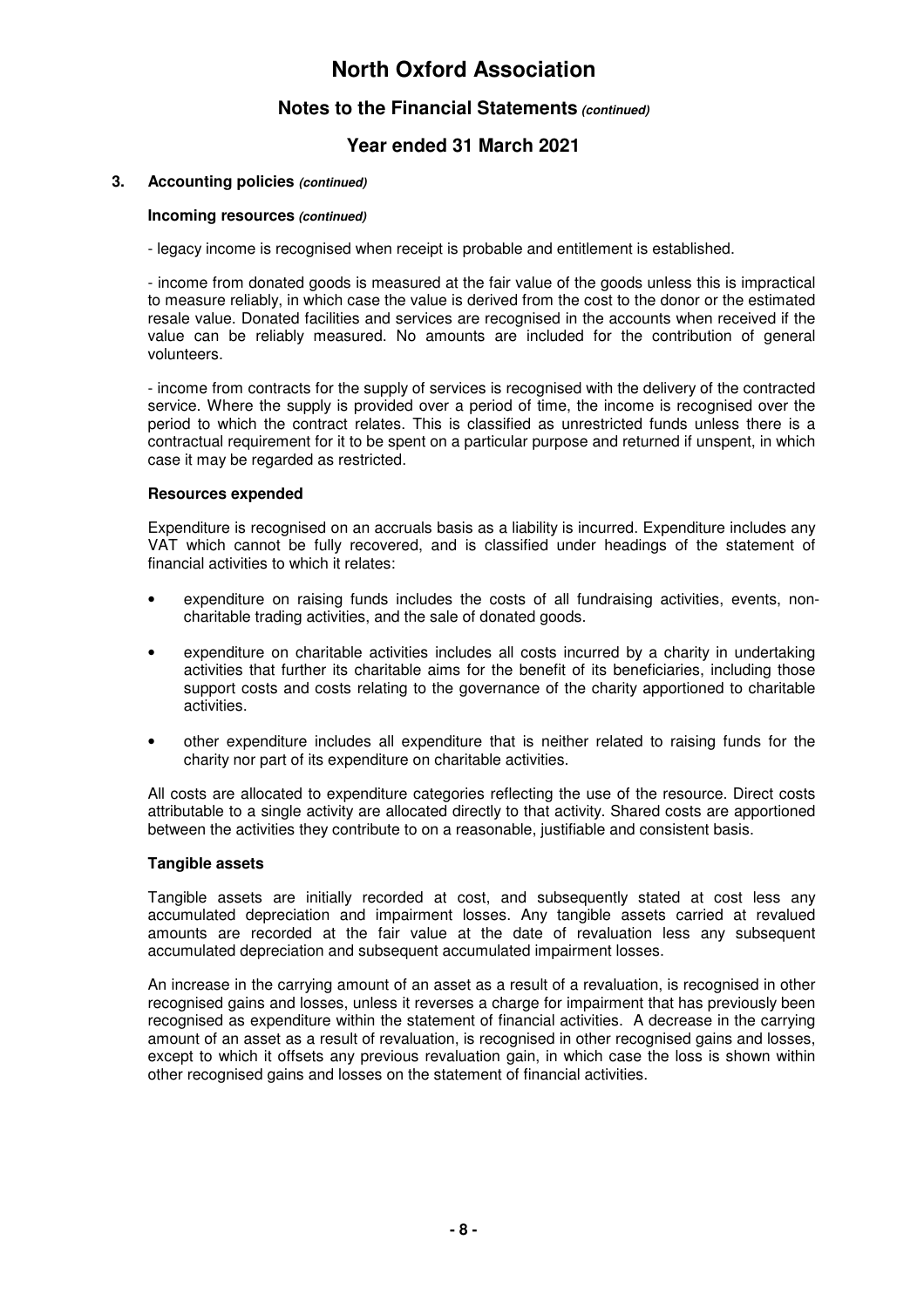### **Notes to the Financial Statements (continued)**

# **Year ended 31 March 2021**

#### **3. Accounting policies (continued)**

#### **Depreciation**

Depreciation is calculated so as to write off the cost or valuation of an asset, less its residual value, over the useful economic life of that asset as follows:

Equipment - 20% straight line

#### **Impairment of fixed assets**

A review for indicators of impairment is carried out at each reporting date, with the recoverable amount being estimated where such indicators exist. Where the carrying value exceeds the recoverable amount, the asset is impaired accordingly. Prior impairments are also reviewed for possible reversal at each reporting date.

For the purposes of impairment testing, when it is not possible to estimate the recoverable amount of an individual asset, an estimate is made of the recoverable amount of the cashgenerating unit to which the asset belongs. The cash-generating unit is the smallest identifiable group of assets that includes the asset and generates cash inflows that largely independent of the cash inflows from other assets or groups of assets.

For impairment testing of goodwill, the goodwill acquired in a business combination is, from the acquisition date, allocated to each of the cash-generating units that are expected to benefit from the synergies of the combination, irrespective of whether other assets or liabilities of the charity are assigned to those units.

#### **Stocks**

Stocks are measured at the lower of cost and estimated selling price less costs to complete and sell. Cost includes all costs of purchase, costs of conversion and other costs incurred in bringing the stock to its present location and condition.

#### **Government grants**

Government grants are recognised at the fair value of the asset received or receivable. Grants are not recognised until there is reasonable assurance that the charity will comply with the conditions attaching to them and the grants will be received.

Where the grant does not impose specified future performance-related conditions on the recipient, it is recognised in income when the grant proceeds are received or receivable. Where the grant does impose specified future performance-related conditions on the recipient, it is recognised in income only when the performance-related conditions have been met. Where grants received are prior to satisfying the revenue recognition criteria, they are recognised as a liability.

#### **Financial instruments**

A financial asset or a financial liability is recognised only when the charity becomes a party to the contractual provisions of the instrument.

Basic financial instruments are initially recognised at the amount receivable or payable including any related transaction costs.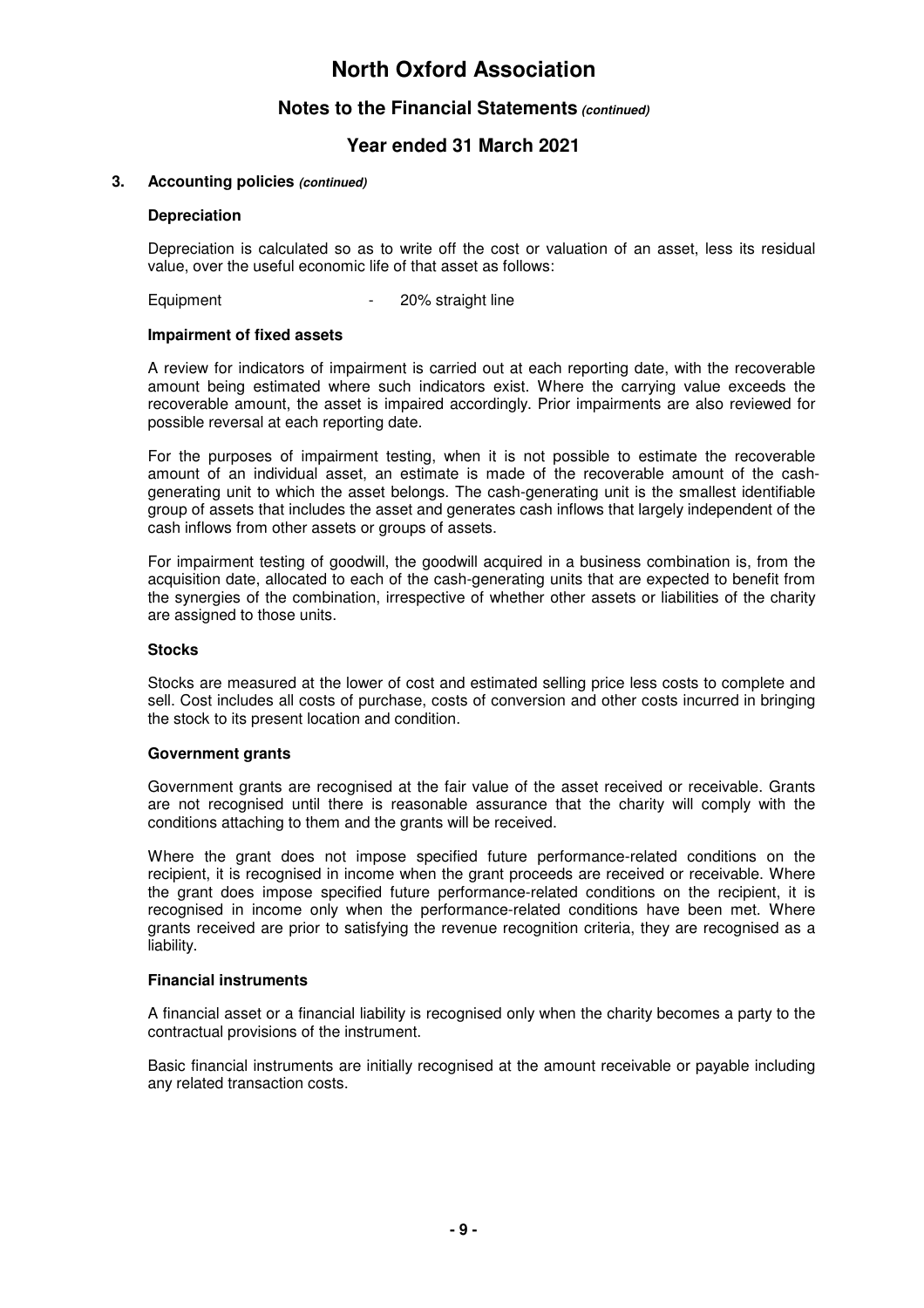### **Notes to the Financial Statements (continued)**

# **Year ended 31 March 2021**

#### **3. Accounting policies (continued)**

#### **Financial instruments (continued)**

Current assets and current liabilities are subsequently measured at the cash or other consideration expected to be paid or received and not discounted.

Debt instruments are subsequently measured at amortised cost.

Where investments in shares are publicly traded or their fair value can otherwise be measured reliably, the investment is subsequently measured at fair value with changes in fair value recognised in income and expenditure. All other such investments are subsequently measured at cost less impairment.

Other financial instruments, including derivatives, are initially recognised at fair value, unless payment for an asset is deferred beyond normal business terms or financed at a rate of interest that is not a market rate, in which case the asset is measured at the present value of the future payments discounted at a market rate of interest for a similar debt instrument.

Other financial instruments are subsequently measured at fair value, with any changes recognised in the statement of financial activities, with the exception of hedging instruments in a designated hedging relationship.

Financial assets that are measured at cost or amortised cost are reviewed for objective evidence of impairment at the end of each reporting date. If there is objective evidence of impairment, an impairment loss is recognised under the appropriate heading in the statement of financial activities in which the initial gain was recognised.

For all equity instruments regardless of significance, and other financial assets that are individually significant, these are assessed individually for impairment. Other financial assets are either assessed individually or grouped on the basis of similar credit risk characteristics.

Any reversals of impairment are recognised immediately, to the extent that the reversal does not result in a carrying amount of the financial asset that exceeds what the carrying amount would have been had the impairment not previously been recognised.

#### **Defined contribution plans**

Contributions to defined contribution plans are recognised as an expense in the period in which the related service is provided. Prepaid contributions are recognised as an asset to the extent that the prepayment will lead to a reduction in future payments or a cash refund.

When contributions are not expected to be settled wholly within 12 months of the end of the reporting date in which the employees render the related service, the liability is measured on a discounted present value basis. The unwinding of the discount is recognised as an expense in the period in which it arises.

#### **4. Donations and legacies**

|                    |       | Unrestricted Total Funds Unrestricted Total Funds |       |       |
|--------------------|-------|---------------------------------------------------|-------|-------|
|                    | Funds | 2021                                              | Funds | 2020  |
|                    |       |                                                   |       |       |
| <b>Donations</b>   |       |                                                   |       |       |
| External donations | 668   | 668                                               | 1.379 | 1.379 |
| Internal donations |       |                                                   | 4.785 | 4.785 |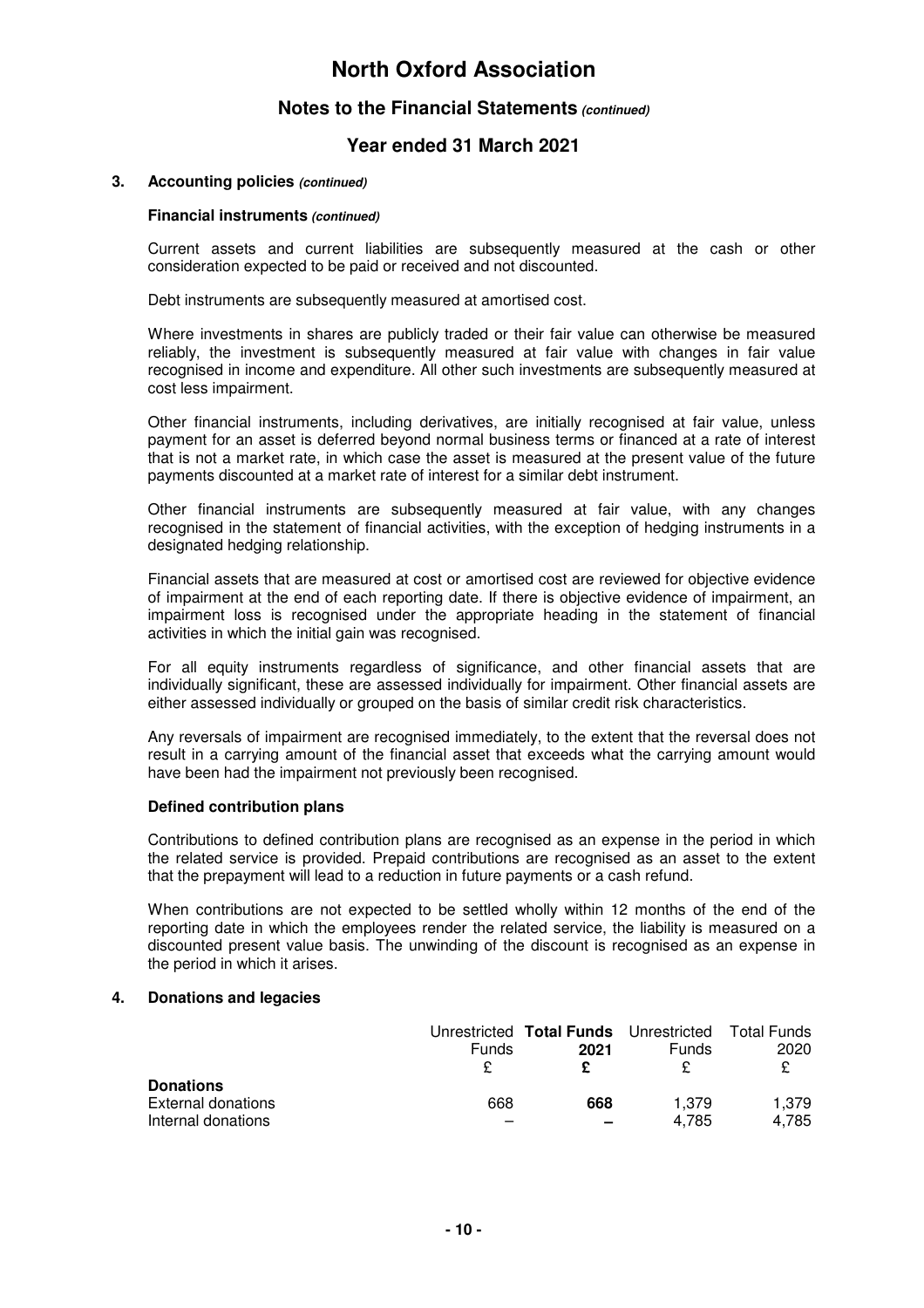# **Notes to the Financial Statements (continued)**

# **Year ended 31 March 2021**

### **4. Donations and legacies (continued)**

|    |                              | Funds<br>£   | Unrestricted Total Funds<br>2021<br>£ | Unrestricted<br>Funds<br>£ | <b>Total Funds</b><br>2020<br>£ |
|----|------------------------------|--------------|---------------------------------------|----------------------------|---------------------------------|
|    | <b>Grants</b>                |              |                                       |                            |                                 |
|    | Government grant income      | 41,685       | 41,685                                |                            |                                 |
|    |                              | 42,353       | 42,353                                | 6,164                      | 6,164                           |
| 5. | <b>Charitable activities</b> |              |                                       |                            |                                 |
|    |                              |              | Unrestricted Total Funds              | Unrestricted               | <b>Total Funds</b>              |
|    |                              | <b>Funds</b> | 2021                                  | <b>Funds</b>               | 2020                            |
|    |                              | £            | £                                     | £                          | £                               |
|    | Hire of facilities           | 9,954        | 9,954                                 | 79,590                     | 79,590                          |
|    | Membership fees              |              |                                       | 2,941                      | 2,941                           |
|    | Coffee shop income           |              |                                       | 6,643                      | 6,643                           |
|    | Classes                      |              |                                       | 8,445                      | 8,445                           |
|    |                              | 9,954        | 9,954                                 | 97,619                     | 97,619                          |
| 6. | <b>Investment income</b>     |              |                                       |                            |                                 |
|    |                              |              | Unrestricted Total Funds              | Unrestricted               | <b>Total Funds</b>              |
|    |                              | Funds        | 2021                                  | Funds                      | 2020                            |
|    |                              | £            | £                                     | £                          | £                               |
|    | Bank interest receivable     | 63           | 63                                    | 223                        | 223                             |

#### **7. Other income**

|                             |       | Unrestricted Total Funds Unrestricted |              | Total Funds |
|-----------------------------|-------|---------------------------------------|--------------|-------------|
|                             | Funds | 2021                                  | <b>Funds</b> | 2020        |
|                             |       |                                       |              |             |
| Other revenue               |       |                                       | 22           | 22          |
| Council energy contribution | 8.051 | 8.051                                 | 3.199        | 3,199       |
|                             | 8,051 | 8,051                                 | 3.221        | 3,221       |
|                             |       |                                       |              | ____        |

----

----

 ----  ----

# **8. Expenditure on charitable activities by fund type**

|                           | <b>Funds</b> | Unrestricted Total Funds<br>2021 | Unrestricted<br><b>Funds</b> | Total Funds<br>2020 |
|---------------------------|--------------|----------------------------------|------------------------------|---------------------|
|                           | £            | £                                | £                            | £                   |
| <b>General Activities</b> | 71,039       | 71,039                           | 97.430                       | 97,430              |
| Coffee bar                | 1.041        | 1.041                            | 4,343                        | 4,343               |
| Courses                   |              |                                  | 6,393                        | 6,393               |
| Support costs             | 2,549        | 2,549                            | 1,488                        | 1,488               |
|                           | 74,629       | 74,629                           | 109,654                      | 109,654             |
|                           |              |                                  |                              |                     |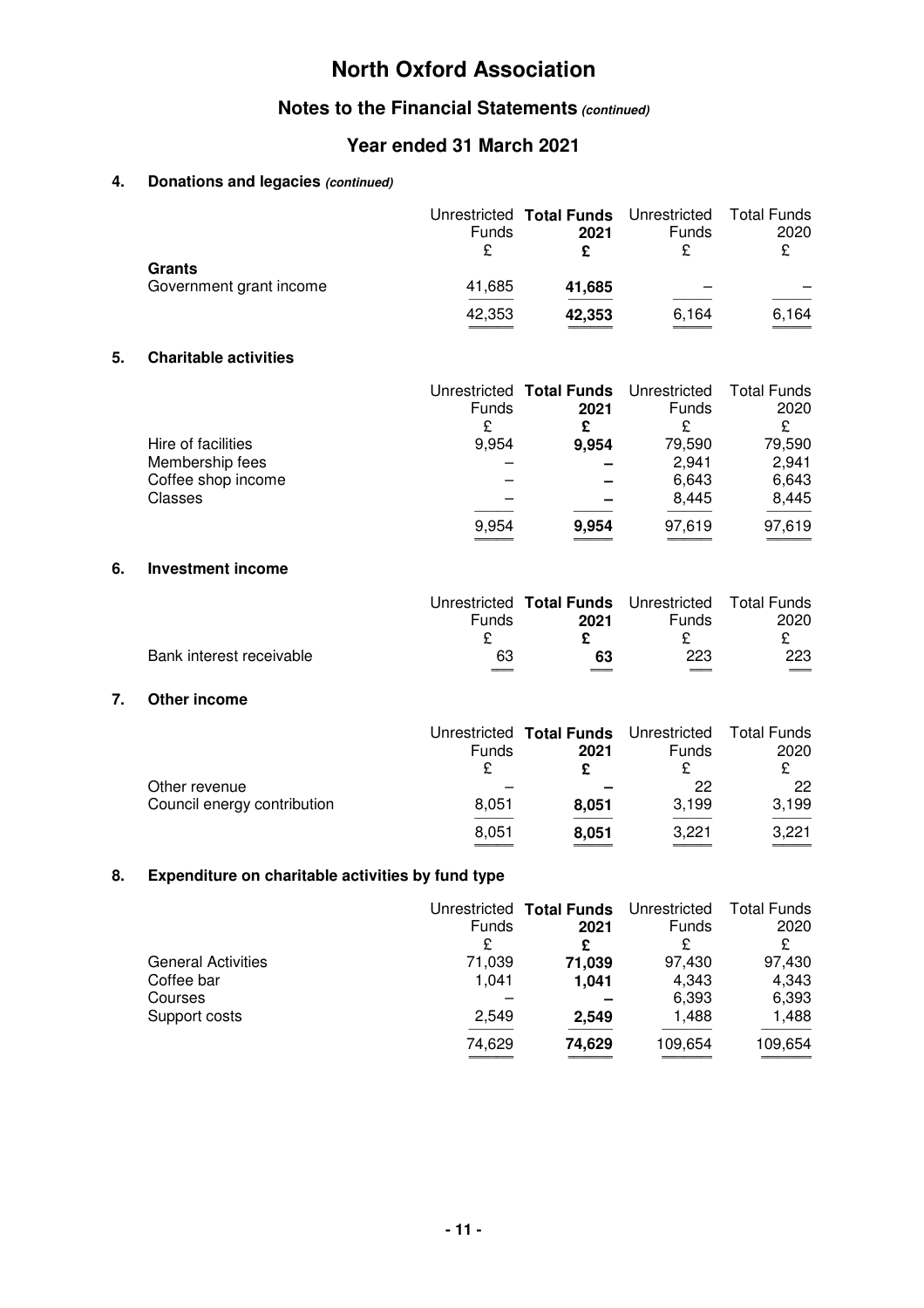### **Notes to the Financial Statements (continued)**

# **Year ended 31 March 2021**

### **9. Expenditure on charitable activities by activity type**

|     |                                                        | <b>Activities</b>      |       |                    |                   |
|-----|--------------------------------------------------------|------------------------|-------|--------------------|-------------------|
|     |                                                        | undertaken             |       | <b>Total funds</b> | <b>Total fund</b> |
|     |                                                        | directly Support costs |       | 2021               | 2020              |
|     |                                                        | £                      | £     | £                  | £                 |
|     | <b>General Activities</b>                              | 71,039                 |       | 71,039             | 97,430            |
|     | Coffee bar                                             | 1,041                  |       | 1,041              | 4,343             |
|     | Courses                                                |                        |       |                    | 6,393             |
|     | Governance costs                                       |                        | 2,549 | 2,549              | 1,488             |
|     |                                                        | 72,080                 | 2,549 | 74,629             | 109,654           |
| 10. | Net expenditure                                        |                        |       |                    |                   |
|     | Net expenditure is stated after charging/(crediting):  |                        |       |                    |                   |
|     |                                                        |                        |       | 2021               | 2020              |
|     |                                                        |                        |       | £                  | £                 |
|     | Depreciation of tangible fixed assets                  |                        |       | 2,675              | 2,321             |
|     | Fees payable for the audit of the financial statements |                        |       |                    | 984               |
|     |                                                        |                        |       |                    |                   |
| 11. | Independent examination fees                           |                        |       |                    |                   |
|     |                                                        |                        |       | 2021               | 2020              |
|     |                                                        |                        |       | £                  | £                 |
|     |                                                        |                        |       |                    |                   |

| Fees payable to the independent examiner for:       |     |     |
|-----------------------------------------------------|-----|-----|
| Independent examination of the financial statements | 984 | 984 |
|                                                     |     | ___ |

#### **12. Staff costs**

**10.** 

The total staff costs and employee benefits for the reporting period are analysed as follows:

|                                         | 2021   | 2020   |
|-----------------------------------------|--------|--------|
|                                         | c      |        |
| Wages and salaries                      | 47.109 | 50,329 |
| Employer contributions to pension plans | 587    | 658    |
|                                         | 47.696 | 50,987 |
|                                         |        | _____  |

The average head count of employees during the year was 3 (2020: 5). The average number of full-time equivalent employees during the year is analysed as follows:

|                 | 2021 | 2020 |
|-----------------|------|------|
|                 | No.  | No.  |
| Number of staff | ◠    | 5    |
|                 | ___  | ___  |

No employee received employee benefits of more than £60,000 during the year (2020: Nil).

#### **13. Trustee remuneration and expenses**

No remuneration or other benefits from employment with the charity or a related entity were received by the trustees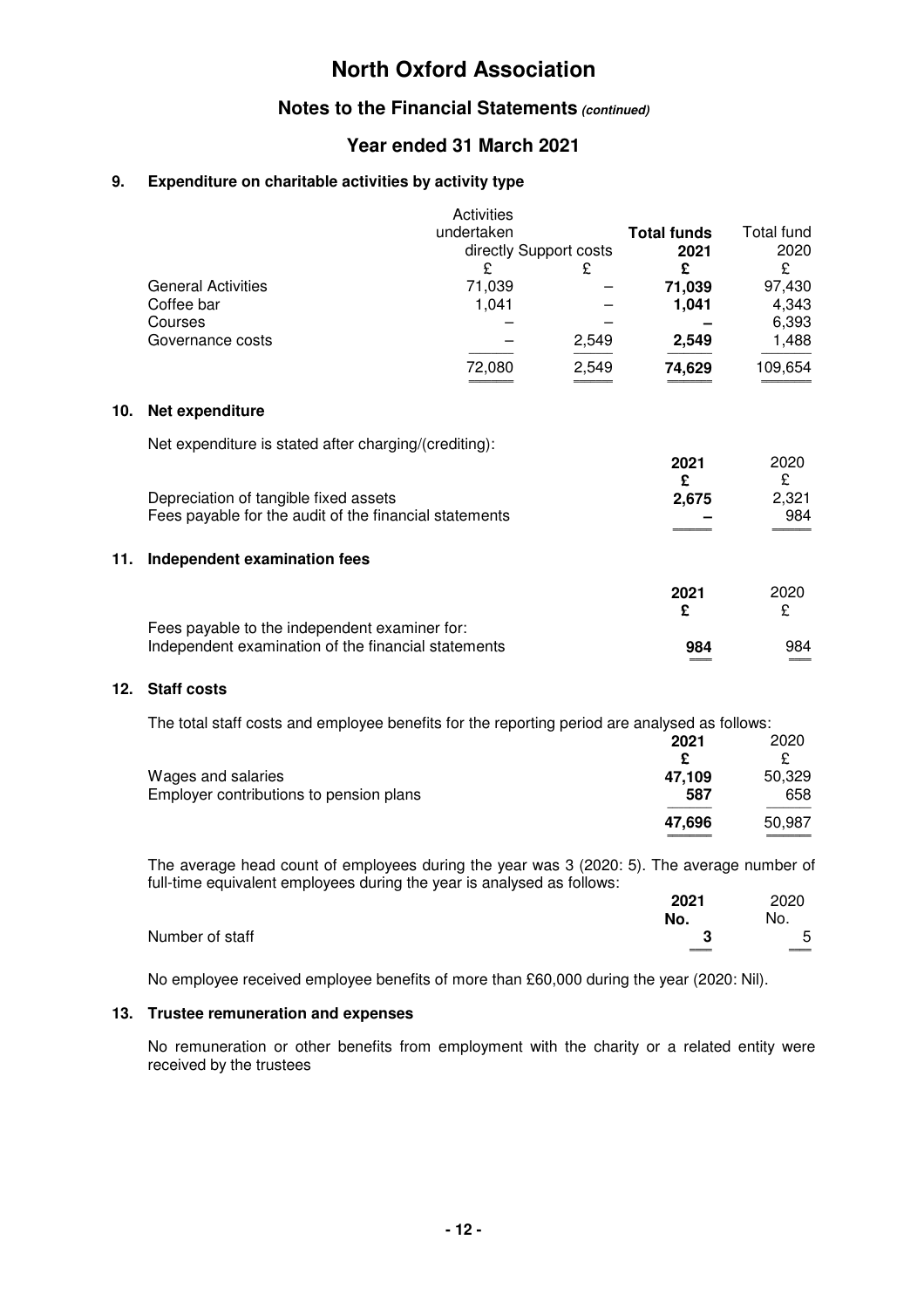# **Notes to the Financial Statements (continued)**

# **Year ended 31 March 2021**

### **14. Tangible fixed assets**

|     |                                                               | Equipment<br>£                       | <b>Total</b><br>£                  |
|-----|---------------------------------------------------------------|--------------------------------------|------------------------------------|
|     | <b>Cost</b><br>At 1 April 2020 and 31 March 2021              | 16,394                               | 16,394                             |
|     | <b>Depreciation</b><br>At 1 April 2020<br>Charge for the year | 10,088<br>2,675                      | 10,088<br>2,675                    |
|     | At 31 March 2021                                              | 12,763                               | 12,763                             |
|     | <b>Carrying amount</b><br><b>At 31 March 2021</b>             | 3,631                                | 3,631                              |
|     | At 31 March 2020                                              | 6,306                                | 6,306                              |
| 15. | <b>Stocks</b>                                                 |                                      |                                    |
|     | Raw materials and consumables                                 | 2021<br>£                            | 2020<br>£<br>1,041                 |
| 16. | <b>Debtors</b>                                                |                                      |                                    |
|     | Trade debtors<br>Other debtors                                | 2021<br>£<br>8,051<br>1,830<br>9,881 | 2020<br>£<br>3,020<br>3,020        |
| 17. | Creditors: amounts falling due within one year                |                                      |                                    |
|     | Accruals and deferred income<br>Other creditors               | 2021<br>£<br>699<br>6,183<br>6,882   | 2020<br>£<br>4,390<br>814<br>5,204 |

### **18. Pensions and other post retirement benefits**

#### **Defined contribution plans**

The amount recognised in income or expenditure as an expense in relation to defined contribution plans was £587 (2020: £658).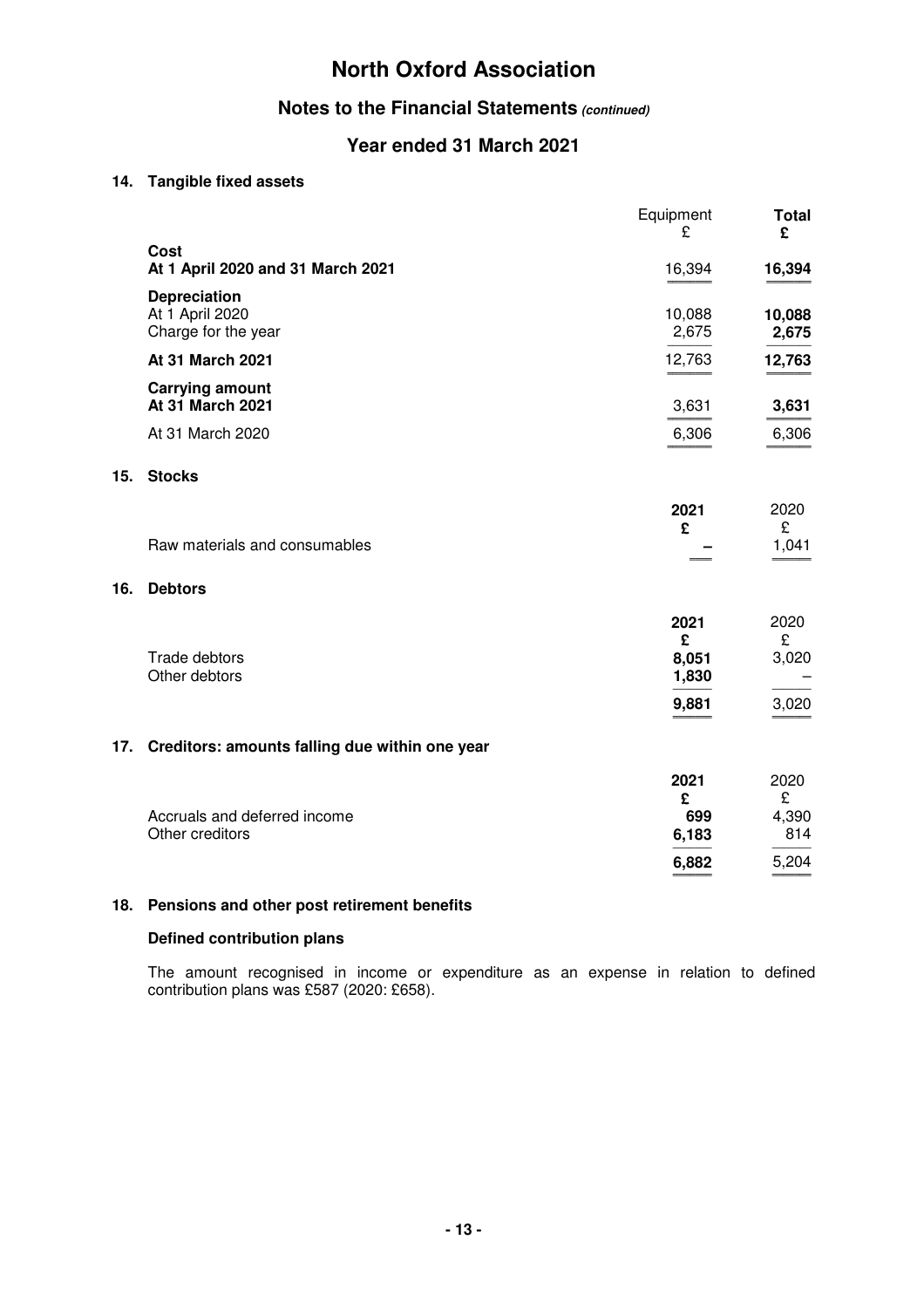# **Notes to the Financial Statements (continued)**

# **Year ended 31 March 2021**

# **19. Government grants**

| The amounts recognised in the financial statements for government grants are as follows: |        |      |
|------------------------------------------------------------------------------------------|--------|------|
|                                                                                          | 2021   | 2020 |
|                                                                                          |        | £    |
| Recognised in income from donations and legacies:                                        |        |      |
| Government grants income                                                                 | 41.685 |      |
|                                                                                          |        |      |

### **20. Analysis of charitable funds**

| <b>Unrestricted funds</b> | At<br>1 April 2020                | Income      | Expenditure      | At 31 March<br>2021      |
|---------------------------|-----------------------------------|-------------|------------------|--------------------------|
| <b>General Fund</b>       | £<br>65,898                       | £<br>60,421 | £<br>(74, 629)   | £<br>51,690              |
| <b>General Fund</b>       | At<br>1 April 2019<br>£<br>68,325 | Income<br>£ | Expenditure<br>£ | At 31 March<br>2020<br>£ |
|                           |                                   | 107,227     | (109, 654)       | 65,898                   |
| <b>Restricted funds</b>   | At<br>1 April 2020<br>£           | Income<br>£ | Expenditure<br>£ | At 31 March<br>2021<br>£ |
| <b>NOA Holiday Fund</b>   | 2,625                             |             |                  | 2,625                    |
|                           | At<br>1 April 2019<br>£           | Income<br>£ | Expenditure<br>£ | At 31 March<br>2020<br>£ |
| <b>NOA Holiday Fund</b>   | 2,625                             |             |                  | 2,625                    |